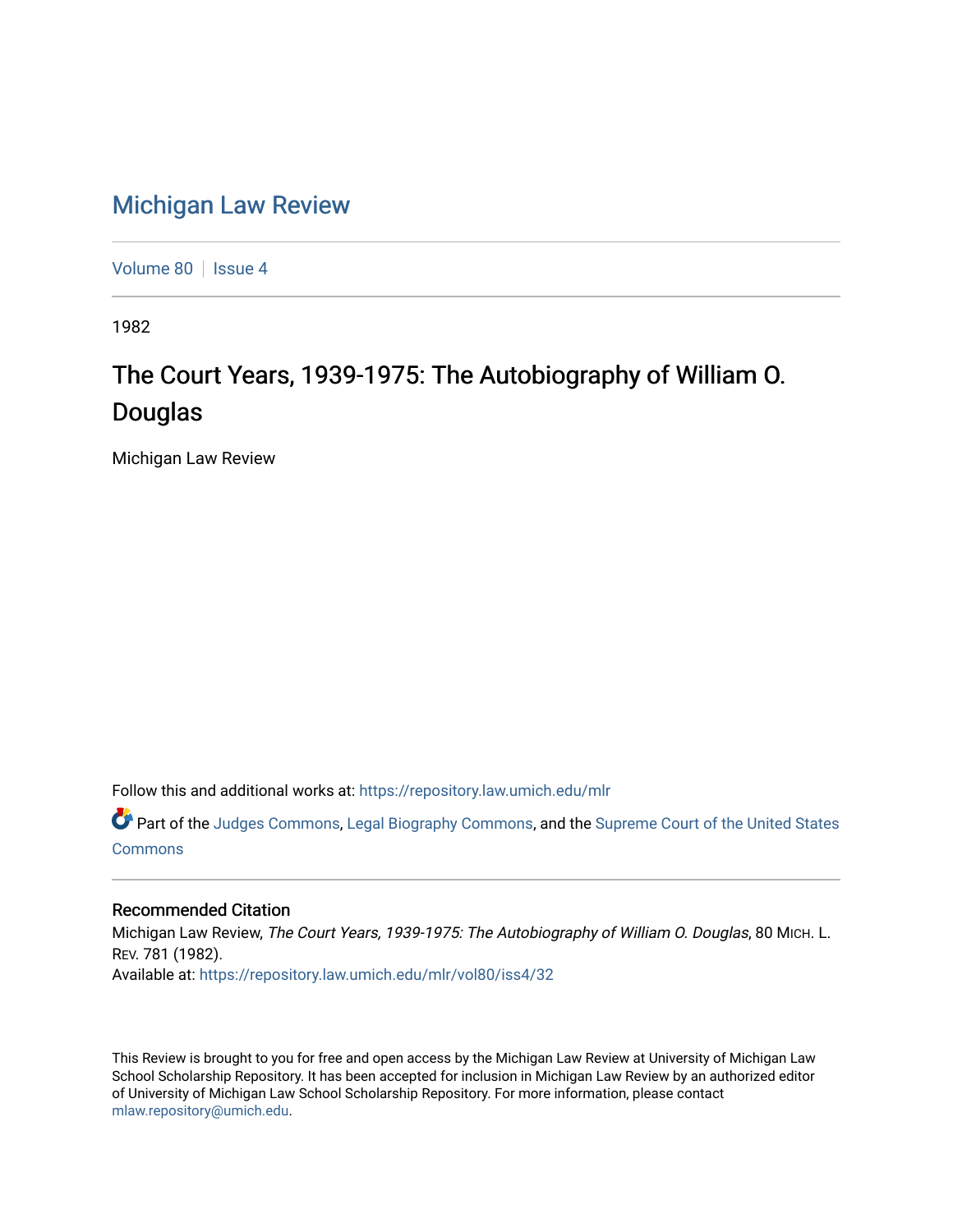THE COURT YEARS, 1939-1975: THE AUTOBIOGRAPHY OF WIL-LIAM O. DOUGLAS. By *William O. Douglas*. New York: Random House. 1980. Pp. ix, 434. \$16.95.

Continuing the memoirs that William 0. Douglas began in *Go East, Young Man,* 1 *The Court Years* covers its subject's tenure on the Supreme Court between 1939 and 1975. Douglas arranges his autobiography topically and presents a combination of insightful evaluations and amusing anecdotes about legal and political events and about the public figures whom he encountered as an Associate Justice. Although the book's organization occasionally leaves the reader searching in vain for connections between pages and even between paragraphs, it is nevertheless a valuable compendium of Douglas's impressions of some of the major forces in American society and, if one searches carefully, of his perception of his role as an Associate Justice.

Douglas's autobiography reveals a man propelled by ambition and equipped with a mind of remarkable range and versatility. Raised in Yakima, Washington by his widowed mother, he traveled by boxcar to Columbia Law School, taught there after graduating, and then joined the law faculty at Yale. He was subsequently appointed to the Securities and Exchange Commission and became its chairman. Shortly thereafter, he was sworn in as one of the youngest Justices ever to sit on the Supreme Court. As the confidant of many

l. W. DOUGLAS, Go EAST, YOUNG MAN (1974).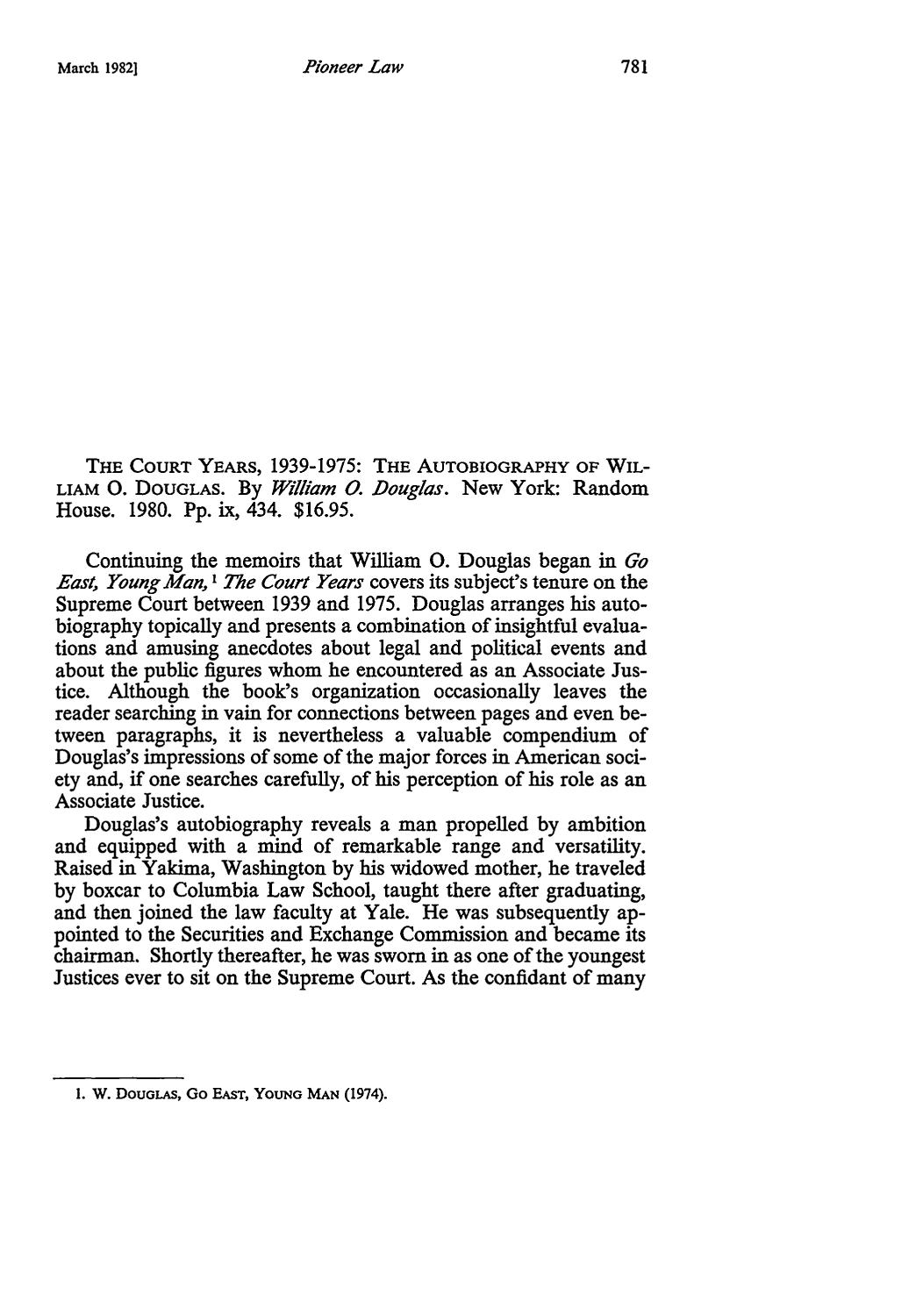public figures and the author of numerous books,2 Douglas was for decades a prominent and outspoken figure in Washington.

In the book's most entertaining sections, Douglas recalls his impressions of the major public figures of his time. He devotes entire chapters to anecdotes about, and his opinions of, Presidents from Franklin Roosevelt to Richard Nixon, Chief Justices, fellow Associate Justices, attorneys, and law clerks. But *The Court Years* is not another *Brethren*.<sup>3</sup> Although Douglas corroborates some of that work's account of the personal interactions and power struggles among members of the Court, he exposes no new secrets. He is generally rather forgiving toward his fellow Justices, even to Justice Frankfurter, his ideological adversary, and concludes that "out of the great differences on legal and policy issues coming before the Court there evolved a stronger Court" (p. 43).

Controversy nevertheless surrounded Douglas's tenure. His opponents attempted to impeach him four times, and he was often labeled a results-oriented activist and attacked for undermining the Court's image as a neutral institution.4 Robert Bork, for example, argues that frequent and open "legislation" by Douglas and the Warren Court demolished a restraining tradition that may never be restored.5 Bork finds *The Court Years* particularly frustrating because, in his opinion, it fails to address this transformation of American legal culture. He complains that "[s]ome word of explanation, some outline of judicial philosophy, is necessary from a man who labored so long and so single-mindedly to accomplish a revolution in the relations of our institution of government." $\delta$ 

*The Court Years,* however, does provide the explanation that Douglas's critics seek. He believed that anyone whose life, liberty, or property was threatened or impaired by any branch of government had a justiciable controversy and could properly seek protection in the courts (p. 55). A question was "political" only if the Constitution had expressly assigned it to one of the other two branches of government. If courts bowed to expediency and labeled questions "political" rather than 'justiciable" merely because they

<sup>2.</sup> Douglas's other books include OF MEN AND MOUNTAINS (1950); STRANGE LANDS AND FRIENDLY PEOPLE (1951); BEYOND THE HIGH HIMALAYAS (1952); AN ALMANAC OF LIBERTY (1954); RUSSIAN JOURNEY (1956); THE RIGHT OF THE PEOPLE (1958); AMERICA CHALLENGED (1960); DEMOCRACY'S MANIFESTO (1962); THE ANATOMY OF LIBERTY (1963); A WILDERNESS BILL OF RIGHTS (1965); POINTS OF REBELLION (1970); THE THREE HUNDRED YEAR WAR (1972).

<sup>3.</sup> B. WOODWARD & S. ARMSTRONG, THE BRETHREN (1979).

<sup>4.</sup> Emerson, *Occupying the High Ground,* THE NATION, Nov. 22, 1980, at 552, 553 (reviewing *The Court Years* and *Independent Journey).* 

<sup>5.</sup> Bork, Justice Douglas: His Politics Were His Law, Wall St. J., Nov. 21, 1981, at 22, col. 4 (reviewing *The Court Years).* 

<sup>6.</sup> *Id.*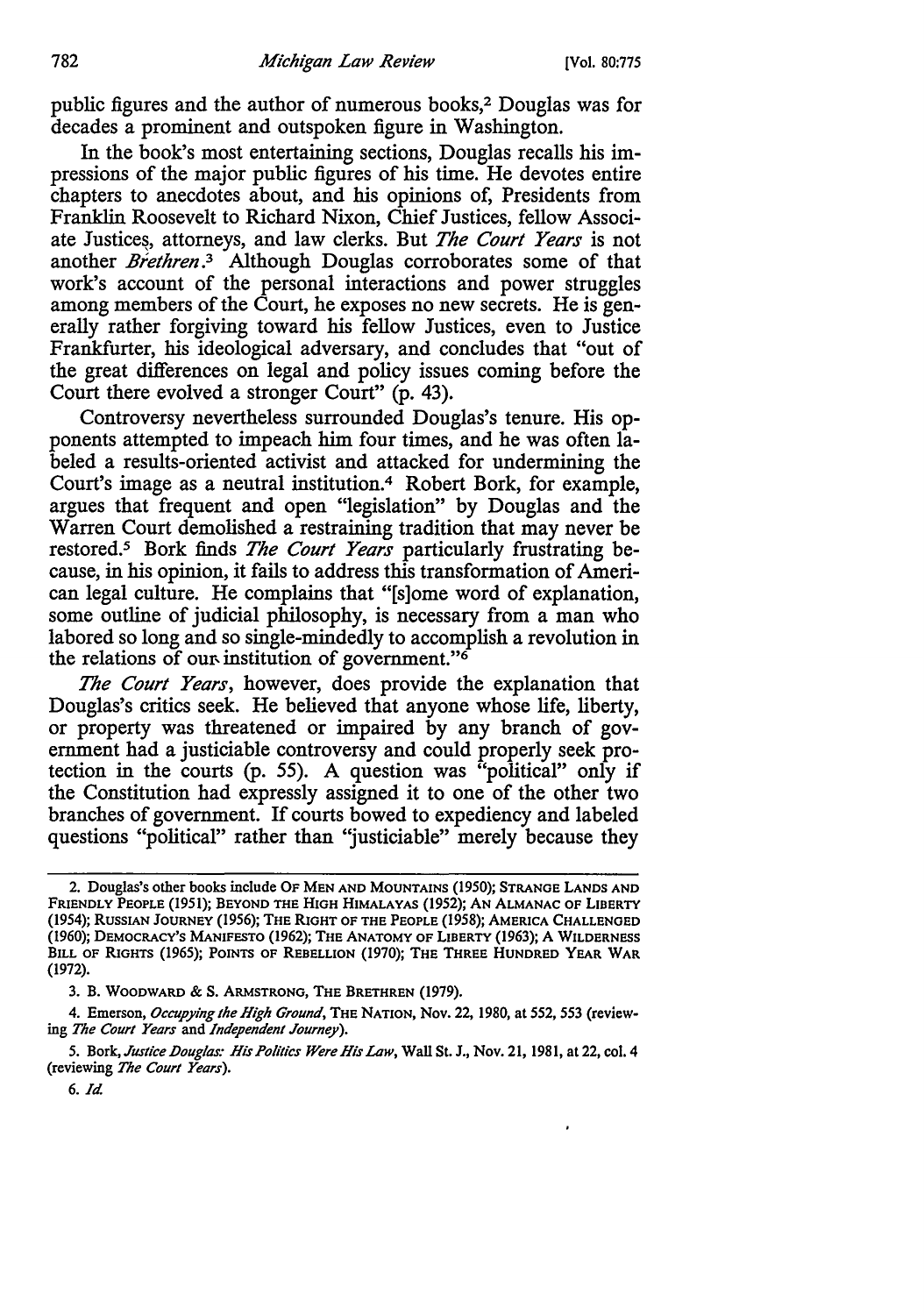were troublesome or embarrassing, the judiciary would itself become a political institution (p. 55).

Douglas's critics have also attacked his stances on substantive issues. Bork argues that Douglas's positions on issues like school desegregation, legislative reapportionment, the death penalty, obscenity, birth control, and abortion suggest that his politics were also his law.7 Douglas does not deny this charge; the courts, he believed, were designed not to be somehow neutral, but to enforce constitutional rights. Time, Douglas concluded, attests to the value of Chief Justice Hughes's advice that "'[a]t the constitutional level where we work, ninety percent of any decision is emotional. The rational part of us supplies the reasons for supporting our predilections' " (p. 8).

To understand Douglas's "predilections," one must recognize his contempt for the political bankruptcy of his generation - an underlying theme of the book. Douglas thought that the political branches of government had betrayed democratic principles. He responded with skepticism toward government, hostility toward the Establishment, a vigorous commitment to the rights of the ordinary citizen, and enthusiasm for diversity and new ideas. 8 In *The Court Years,*  for example, Douglas deplores the tactics of the House Un-American Activities Committee because it specialized in "probing people's beliefs, conscience and thoughts — matters put beyond the reach of the government by reason of the First Amendment" (p. 57). Similarly, he criticizes corporate domination of American life (pp. 153-68) and the conformity on college campuses (pp. 109-10). His attack on former President Nixon and Vice-President Agnew, whom he calls "masters in the art of the politics of destruction" (p. 363), is particularly vehement.

Douglas's attitudes explain his most important substantive positions: emphasis on the primary role of the first amendment, strict adherence to the concept of equal protection, extension of due process protection to the poor and uneducated, and the creation of a constitutional right of privacy.9 These concerns, in tum, shaped his perception of the Supreme Court's role as. an activist institution and as the ultimate vindicator of constitutional rights.

*The Court Years* thus serves two valuable functions. It analyzes the major political and legal controversies of the past forty years from the perspective of a man often at their center. And it is a personal story of dogged adherence to deeply held convictions and principles. Douglas refused to bend to the pressures of McCarthyism,

9. *Id* 

*<sup>1.</sup> Id* 

<sup>8.</sup> *Id*